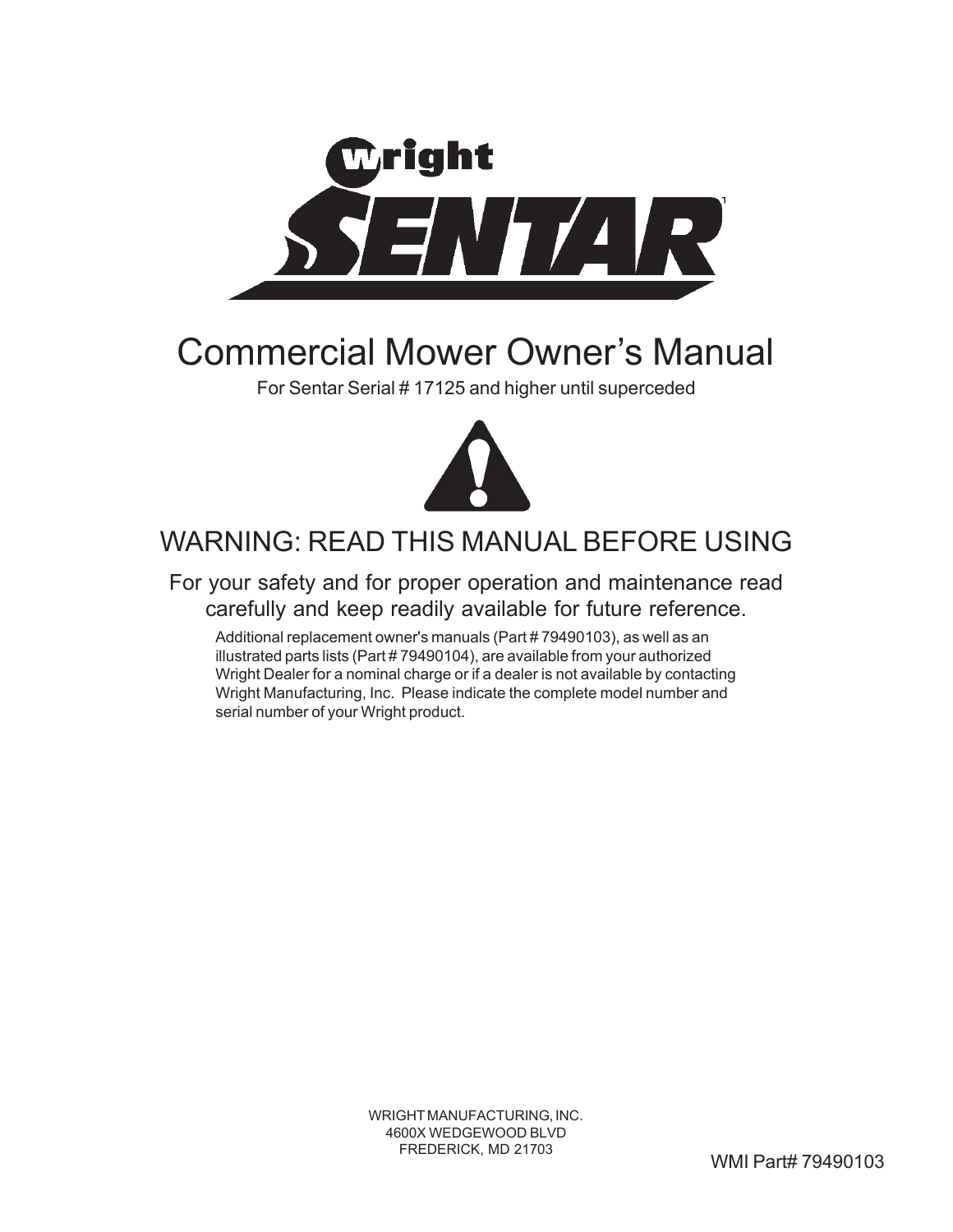#### Foreword

Welcome to the progressive group of mowing professionals who use Wright mowers. We are focused on giving you advanced engineering and quality construction in each mower we build.

This manual explains the features and promotes safer use of the mower. Please read it and follow the instructions carefully so that you can have many years of productive mowing.

For service, remember that your Wright dealer knows your mower best and is interested in your satisfaction. He can provide you with quality maintenance and other assistance that you may need.

Please give this manual to anyone who may use the mower for them to study before they operate it. Give the manual to anyone to whom you may sell the mower in the future. It is important that the next owner receive this information also.

As Wright Manufacturing, Inc. is constantly seeking ways to improve its products, the mower you have may differ slightly from the information and specifications in this manual. Because of our continuous product improvement, Wright reserves the option to make changes at any time without notice.

Wright Manufacturing, Inc.



*This is the safety alert symbol. It is used throughout this manual and on the mower's safety labels to alert you to potential personal injury hazards. Obey all safety messages that follow this symbol to avoid possible injury or death. Read these instructions carefully. It is essential that you read the instructions and safety precautions before you attempt to work on or use this unit.*



## **WARNING**

*This symbol with the word "WARNING" indicates a potentially hazardous situation which, if not avoided, could result in death or serious injury.*





*This symbol with the word "CAUTION" indicates a potentially hazardous situation which, if not avoided, may result in minor or moderate injury.*

©1998-2002 Wright Manufacturing, Inc. All rights reserved. This material may not be reproduced or copied, in whole or part, without written permission from Wright Manufacturing, Inc. Grass Gobbler, Gobbler, Leaf Gobbler, Velke, Pro 1, X2, Stander, and Sentar are trademarks of Wright Manufacturing, Inc.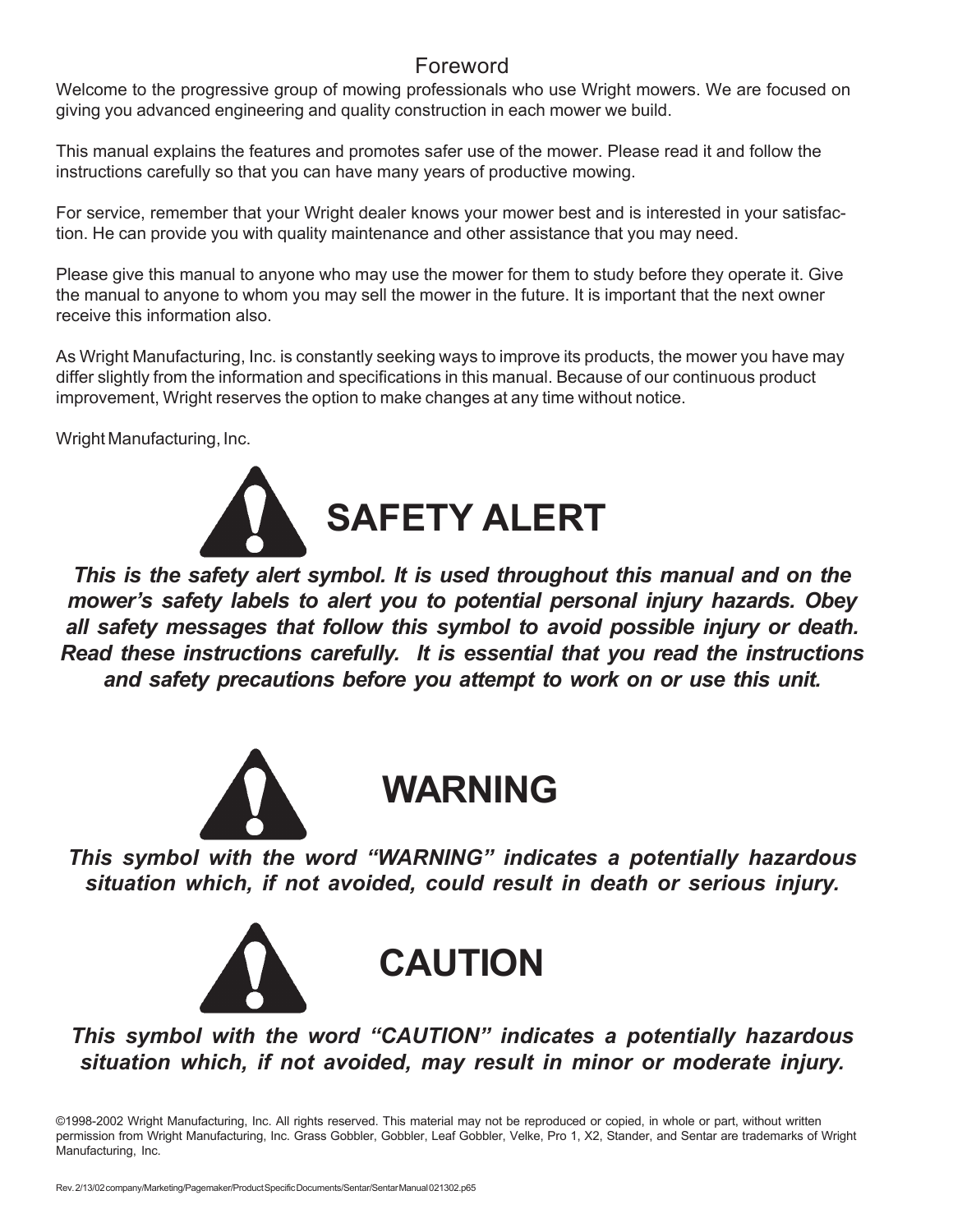### **Table of Contents**

| Subject                                                | Page           |
|--------------------------------------------------------|----------------|
| <b>Safety Instruction Manual</b>                       | $1 - 5$        |
| Introduction                                           | 1              |
| <b>General Safety Instructions</b>                     | 1              |
| <b>Owner/User Notice</b>                               | 1              |
| <b>User Experience and Qualifications</b>              | 1              |
| <b>User Clothing</b>                                   | $\overline{2}$ |
| Inspect Mower Before Each Use                          | $\overline{2}$ |
| Scheduled Mower Maintenance Safety                     | $\overline{2}$ |
| <b>Work Area Conditions and Inspection</b>             | $2 - 3$        |
| <b>Initial Operating Safety Guidelines</b>             | 3              |
| <b>Replacement Parts</b>                               | 3              |
| <b>Operation On Slopes</b>                             | $3 - 4$        |
| <b>Operation During Zero-Radius Turns</b>              | 4              |
| <b>Operation In Reverse</b>                            | 5              |
| <b>Operation In Forward Direction</b>                  | 5              |
| <b>Fuel Safety</b>                                     | 5              |
| <b>Hydraulic Safety</b>                                | 5              |
| Pre-Delivery Service of Mower                          | $6 - 7$        |
| <b>Operating Instructions</b>                          | $8 - 11$       |
| Inspect Mower Before Each Use                          | 8              |
| How to Start the Mower                                 | 8              |
| Unusual Noises or Irregular Operation                  | 8              |
| How to Drive the Mower                                 | $8 - 9$        |
| How to Stop and Park the Mower                         | 9              |
| How to Drive the Mower Over a Curb                     | 9              |
| How to Use the Mower on Varying Terrain                | 9              |
| How to Adjust Neutral                                  | 9              |
| How to Change the Speed/Sensitivity Adjustment         | 10             |
| How to Perform the Tracking Adjustment                 | $10 - 11$      |
| How to Test/Use the Blade Clutch/Brake Switch          | 11             |
| How to Test the Operator Presence Control (OPC) Switch | 11             |
| Service and Adjustments                                | $11 - 12$      |
| <b>Tire Maintenance and Pressure</b>                   | 11             |
| Height-of-Cut                                          | 11             |
| Deck Adjustments                                       | 11             |
| <b>Belt Tension Adjustment</b>                         | 12             |
| How To Move the Mower if the Engine Won't Start        | 12             |
| Bleeding Air from the Hydraulic System                 | 12             |
| <b>Battery Service</b>                                 | 12             |
| Maintenance Service Intervals                          | $12 - 13$      |
| "Break-in" Period                                      | 12             |
| Other Intervals                                        | 13             |
| <b>Limited Warranty</b>                                | 14             |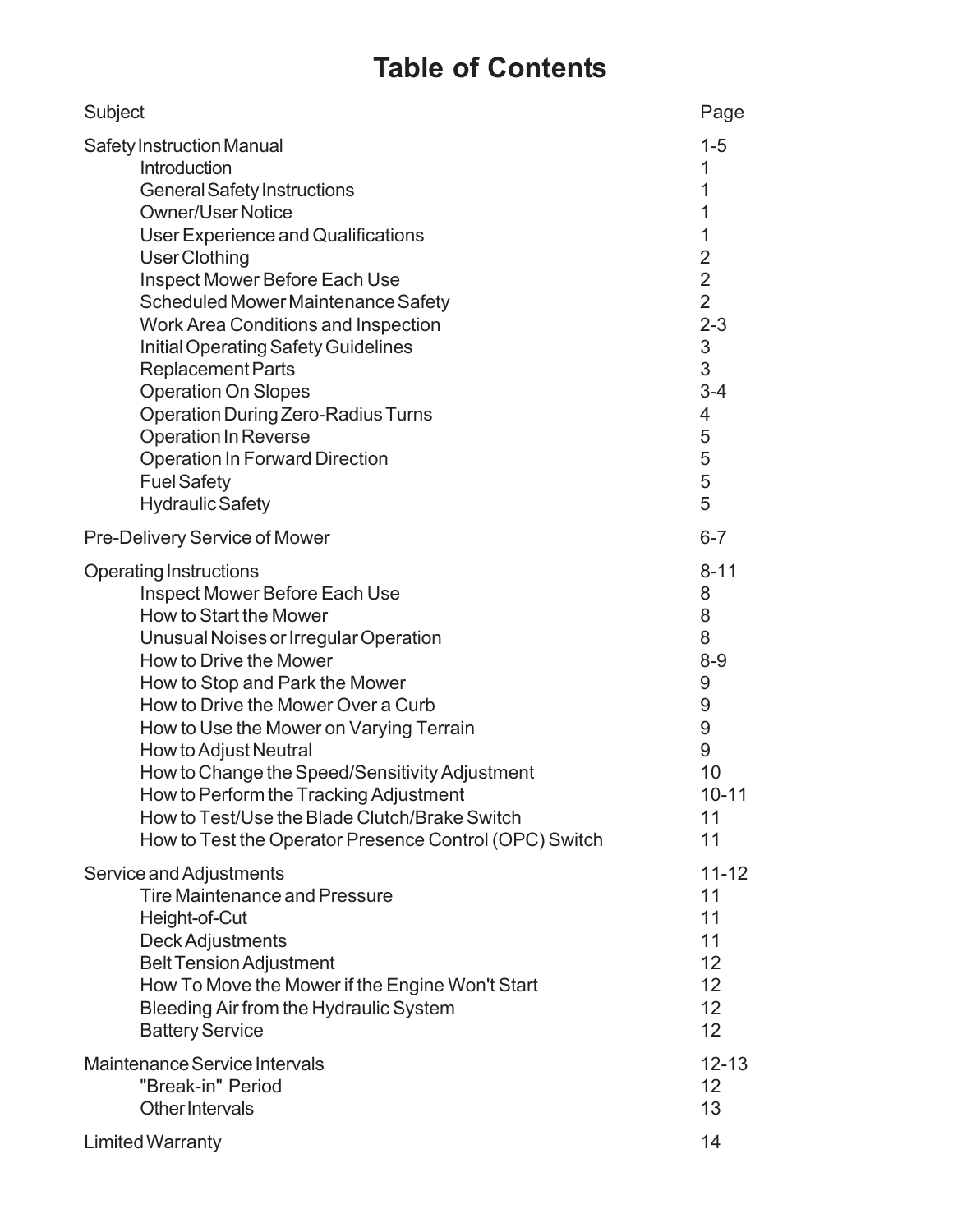# **WARNING**

**This symbol with the word "WARNING" indicates a potentially hazardous situation which, if not avoided, could result in death or serious injury.**

# **A CAUTION**

**This symbol with the word "CAUTION" indicates a potentially hazardous situation which, if not avoided, could result in minor or moderate injury.**

### **Safety Instruction Manual TO WRIGHT MOWER USERS & OWNERS: READ THIS MANUAL BEFORE USING. PLEASE BE CAREFUL!**

#### **INTRODUCTION**

This mower is built to the highest standards in the industry. However, carelessness or operator error may result in serious bodily injury or death. Accident and hazard prevention are dependent upon the awareness, concern, wisdom, and proper training of the personnel involved in the operation, transport, maintenance, and storage of the equipment. Make sure every operator is properly trained and thoroughly familiar with all of the information in this manual before operating the equipment.

#### **GENERAL SAFETY INSTRUCTIONS**

The Wright Sentar is designed with your safety in mind. It has the following safety systems that you should be familiar with:

- $\bullet$  The warning decals on the mower including the instrument panel warning
- The blade switch must be "off" before starting the engine
- Your feet must be on the foot platform in order to engage the blades
- You feet must be on the foot platform in order for the engine to run if the blades are engaged
- If you remove your feet from the foot platform while the blades are running the engine will stop and the blades will brake in seconds
- Letting go of the hand controls will stop the wheels instantly
- Spring loaded chute deflector helps reduce trajectory of thrown objects
- Belt/pulley covers on cutter deck
- $\bullet$  Anti-tip rollers are provided at the rear of the mower to minimize the possibility of tipping back and over on the operator



### **Owner/User Notice:**

The owner's/user's obligation is to instruct themselves and all potential users in the safe operation of this equipment and be sure they read and follow the instructions in this safety manual and other material provided by Wright Manufacturing, Inc. before using or allowing others to operate the equipment. Do not operate this unit unless you carefully read, understand and follow the assembly, installation, and safety instructions contained in this manual and the warning decals provided on the unit. Do not allow other persons to use this unit unless you make sure they carefully read, understand and follow these instructions. Never allow children to operate or play on the unit.

# **WARNING**

### **User Experience & Qualifications:**

This product is designed for use by physically fit, experienced, professional commercial mower operators who have a minimum of 160 hours of experience operating twelve horsepower and greater industrial mowers. Operators must be 18 years or older and weigh at least 120 lb. and no more than 350 lb. They must have read and understood this manual. DO NOT allow children to operate the mower. Do not allow adults to operate the mower without proper instruction mentioned above. Never allow passengers on the mower.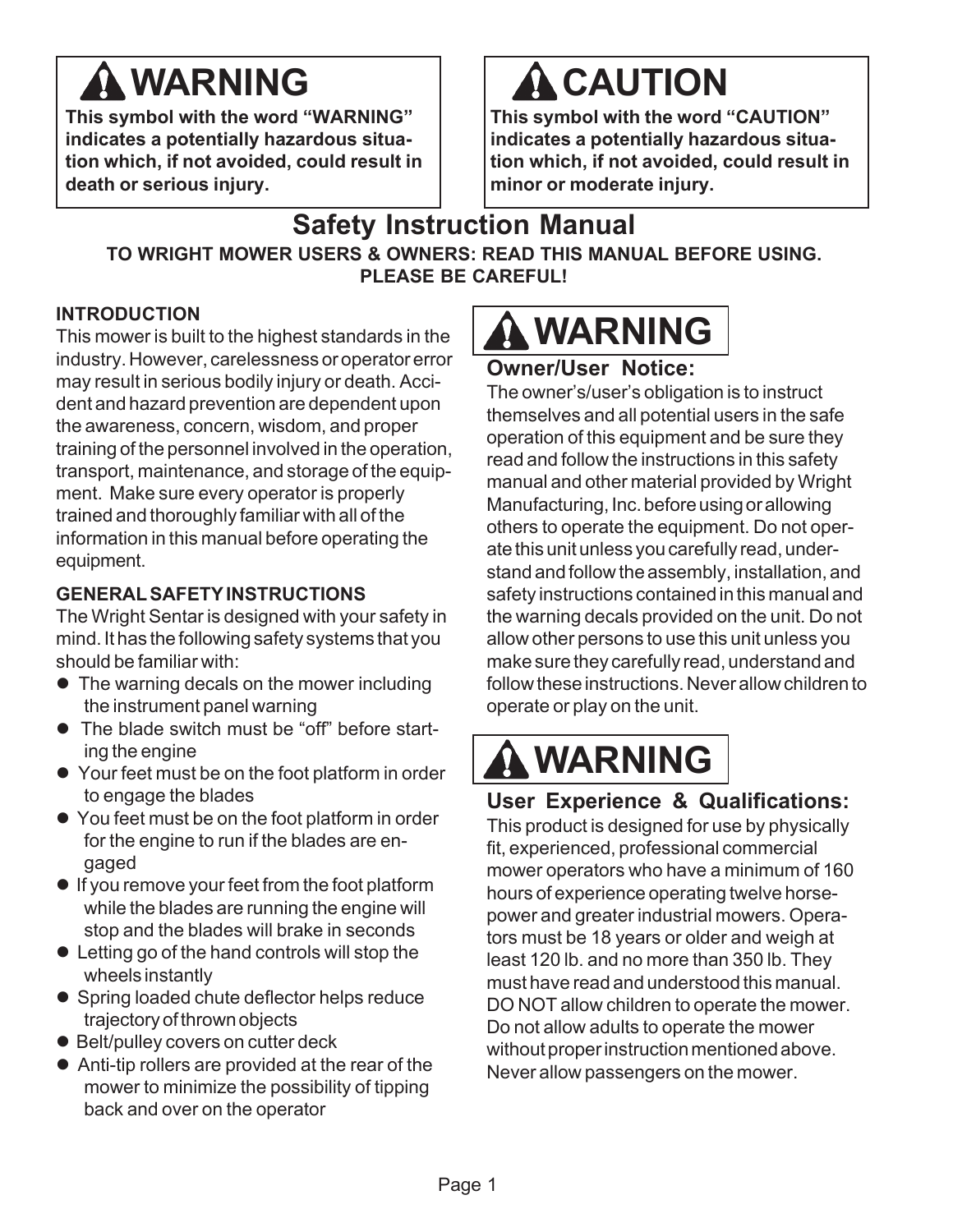

#### **User Clothing:**

DO NOT operate the mower while wearing sandals, tennis shoes, sneakers, or shorts. Always wear long non-baggy pants. Wear hightop leather work boots with thick, textured tread, soft-rubber soles at all times. Hard or smooth soled shoes are too slippery for a good footing on mower platform. NEVER wear loosefitting clothing which could get caught in moving parts. Wearing safety glasses, ear protection and safety shoes is advisable and required by some local ordinances and insurance regulations.

# **WARNING**

#### **Inspect Mower Before Each Use:**

DO NOT use the mower if any parts are not maintained in good operating condition. Examine the moving parts prior to each use. Look for excessive wear, bald or worn tires, cracks in parts, loose or missing bolts, cotter, linchpin or "hair" pins and replace before operating the mower. Make sure all safety equipment provided with the mower is in good operating order, including all the warning decals and the required operator-presence device which stops the engine and blades when the foot-operated Operator Presence Control (OPC) switch is released. (To test the OPC, follow instructions in the Operating Instructions section of this manual.) Inspect the two anti-tip rollers and their respective bolts at the rear of the mower for tightness and proper operation. Ensure that all parts of the hand-operated transmission control system are tight and secure. This is to reduce the possibility that the mower could have a loss of control or safety.



#### **Scheduled Mower Maintenance Safety:**

Replace worn tire(s) with less than 3/32" of any tread groove left. Use tires with the tread pattern specified by Wright Mfg., Inc. only. DO NOT

change the engine governor settings or over-rev the engine contrary to engine manufacturer specifications. Keep the Wright mower in good operating condition, and keep safety devices and shields in place and in working condition. Keep all nuts, bolts, and screws tight to be sure the equipment is in safe working condition. Check the blade mounting bolts for proper tightness every eight (8) hours of operation. Check the blades for excessive wear and sharpness every four to eight (4-8) hours of operation. Replace excessively worn blades. Sharpen dull blades. The mower should not be used after the blades or other part of the mower strikes a foreign object, until conducting a thorough inspection and any damage is repaired. See the instructions in the Recommended Maintenance section of this manual for other items of required maintenance.

# **WARNING**

### **Work Area Conditions and Inspection:**

Prior to operating the unit carefully inspect all lawn/ground areas where you plan to use the mower for hidden, hard-to-see objects or uneven ground that may be hidden in the grass. Clear the work area of moveable objects such as wires, rocks, glass, etc. that might be picked up by the mower and dangerously thrown. Remove, if possible, or mark the location of all immovable objects or irregular areas and be sure not to hit them with any part of the mower, its deck or the blades. Obstacles such as holes, abrupt changes in ground contour, tree trunks, stumps or roots, pipes protruding from the ground, paving edges, etc. in the path of operation can abruptly turn or stop the mower. This could throw you off the mower or into and possibly over the handle bars causing serious injury or death. The faster you are moving the more potential there is for injury. Mow only in daylight or in good artificial light. Keep away from drop-offs, the edges of ponds, streams, pools, etc. especially at the bottom of slopes. Do not mow when children or others are around. When the Wright mower is in use, never direct the grass discharge toward bystanders, traffic, cars or buildings nor allow anyone near the machine while in operation. Thrown objects can pass through glass windows and some walls of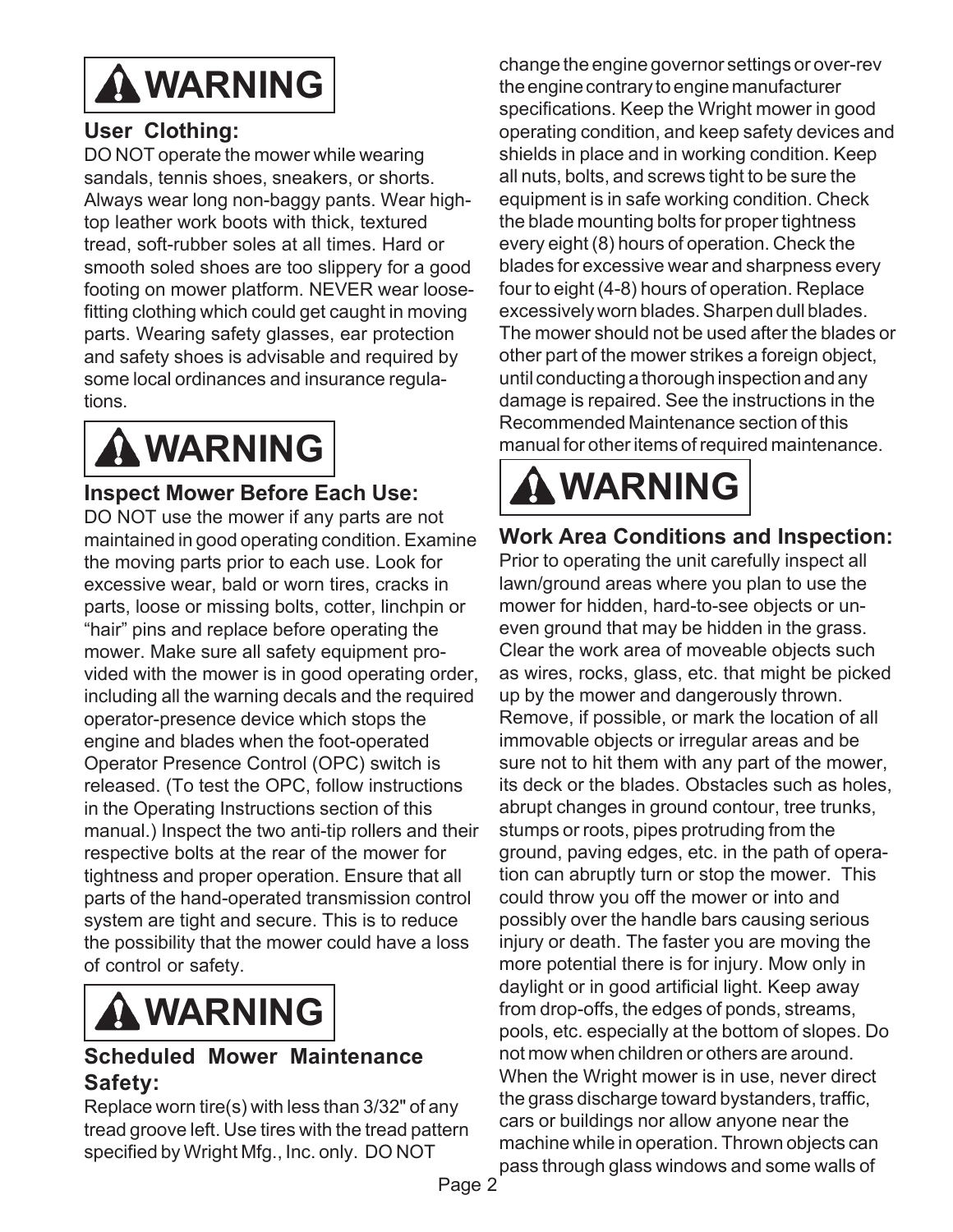buildings. There is extreme risk of danger from thrown objects or being cut by the blades of the mower or being run over if you lose control. Never operate the mower in an enclosed area without good, approved ventilation. Exhaust fumes are dangerous.



#### **Initial Operating Safety Guidelines:**

- Read and understand the warnings on the instrument panel of the mower.
- Keep a firm hold on the stationary handle at all times.
- $\bullet$  Keep both feet on the foot platform at all times.
- $\bullet$  Know the controls and how to stop quickly.
- $\bullet$  Before attempting to start the engine, follow all starting instructions below and in the engine operators manual.
- Look behind before backing up.
- Before leaving the operator's position for momentary reasons, turn off the blade clutch engagement switch, apply the parking brake. Keep others from coming near the mower. Get back on the mower as soon as possible.
- When leaving the Wright mower unattended, turn off the blade clutch engagement switch, apply the parking brake, stop the engine and remove the key. Never leave the machine unattended on a slope in case someone disengages the parking brake which would be hazardous if the mower were to roll.
- When transporting, driving onto transport vehicles, into buildings, across parking lots or otherwise not mowing grass, turn off the blade clutch engagement switch to reduce risk of thrown objects and rotating blade hazard. After coming to a stop apply the parking brake, stop the engine and remove the key.
- Before performing any maintenance, repair service, disengage power to blades, apply the parking brake, stop the engine, remove ignition key and spark plug wire from spark plug(s).
- All operators of this mower should exercise caution when driving this mower at high speeds. Sudden stops from

excessive speed may cause serious injury.

- $\bullet$  DO NOT allow inexperienced people to operate the mower until they have read and understood these safety instructions. Operate the mower at slower speeds while becoming familiar with it.
- $\bullet$  The discharge chute deflector must be installed at all times and in the down position except that it may be raised when the grass catcher is completely installed or a mulch kit is completely installed.
- $\bullet$  If the mower discharge clogs, turn off the blade clutch switch, apply the parking brake, stop the engine and remove the key before removing obstruction.
- Keep all shields and covers in place, especially grass discharge chute deflector and the blade belt covers.
- Keep hands, feet and clothing away from rotating parts, especially the rear wheels, blades, engine flywheel, belts and pulleys.
- Do not touch engine or muffler while engine is running or soon after it is stopped. These areas can be so hot as to cause severe burns.
- Clean grass, leaves and lubricant spills from surfaces after use to prevent fire hazard.
- Be alert for traffic when crossing roads or operating near roadways.
- Before climbing curbs, crossing gravel drives, sidewalks or roads, turn off the blades lift them into transport position, and wait for them to stop.

# **WARNING**

#### **Replacement Parts:**

Use of parts other than specified parts supplied by Wright Manufacturing, Inc. may compromise the safe use of the mower and are not recommended.



### **Operation on Slopes:**

DO NOT operate on steep slopes. Do not operate the mower on slopes steeper than you can feel secure about the traction of the tires and the stability of the mower. Do not operate the mower on slopes at all when the grass is wet. There is a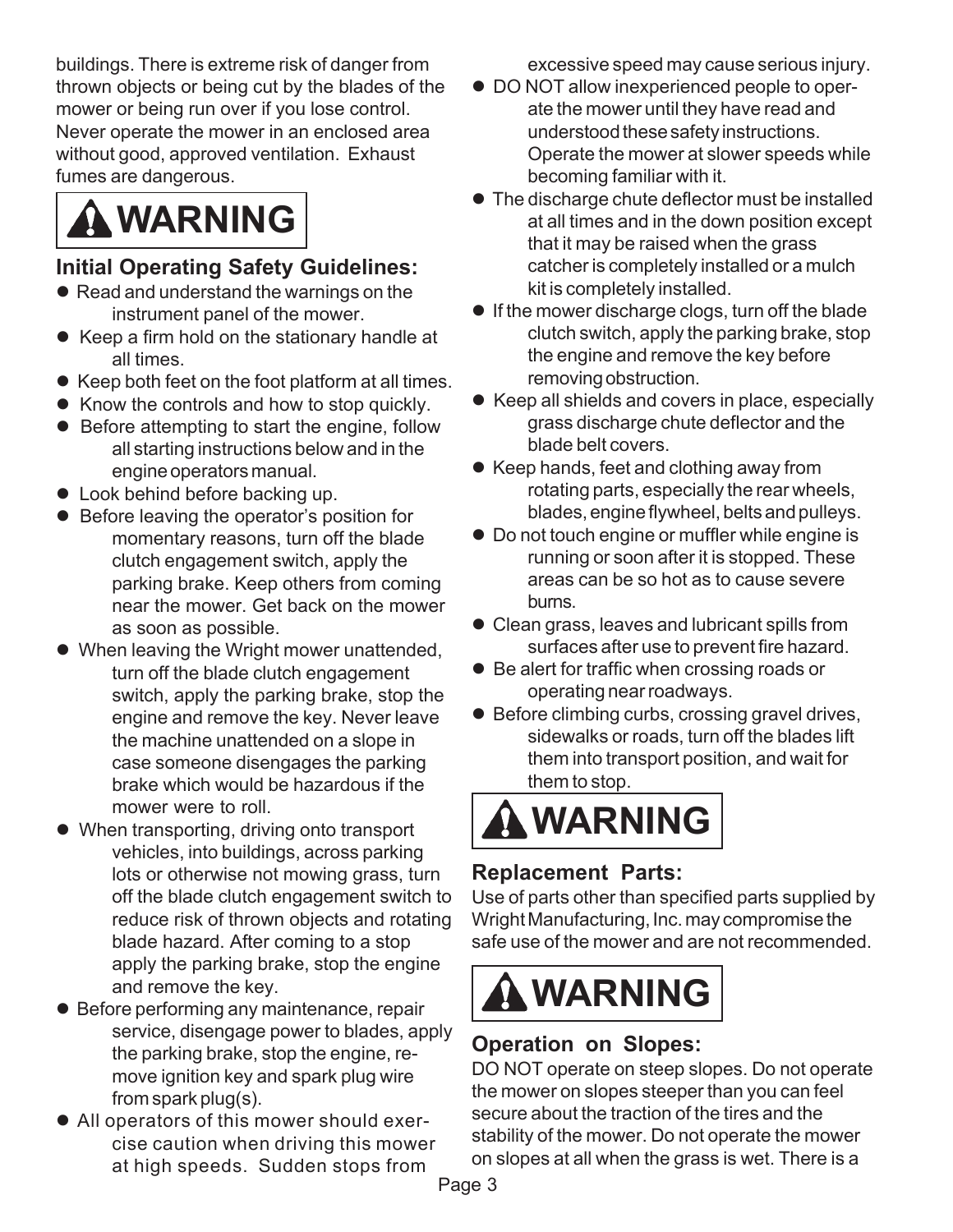danger of suddenly sliding sideways or down the hill. On moderate hills reduce speed and use caution. When operating on a slope, travel across the grade, whenever possible, not an up or down pattern. Reduce speed and exercise extreme caution on slopes and in sharp turns to prevent tipping or loss of control. Be especially cautious when changing direction on slopes.

**When pointing up a slope**, the Sentar has the most weight on the drive wheels and therefore the most traction at the tires. However, this is the angle that it has the most tendency to tip back ("pop a wheely"). This is the preferred angle for mowing small areas of steeper slopes. Recommendations for this angle:

- $\bullet$  Lean as far forward as possible and stand if necessary to add your weight to the front of the mower.
- Accelerate gently. Do not accelerate quickly to avoid "popping a wheely".
- $\bullet$  If backing down the hill do not stop suddenly, but slow down gradually.

**When pointing down a slope**, the Sentar has the least weight on the rear drive wheels and therefore the least traction at the tires. This is the angle that the mower has the most tendency to slide. However, this is the angle that it has the least tendency to tip back. Avoid this angle, as it has the least advantage for the Sentar. Recommendations for this angle:

- **•** Stretch your arms out straight while holding onto the stationary handlebar and sit back as far as you can on the seat. This adds more of your body weight to the drive wheels for more traction.
- Do not change speed suddenly to minimize the tendency of going into a slide. Accelerate and deccelerate gently. If you ever go into an uncontrolled slide while pointing down a slope the recommended procedure is to let go of the handles and jump off if necessary. Otherwise, control the mower gently and stay off slopes that tend to make the wheels slide.

**When crossing a slope sideways**, the Sentar

has the average amount of weight on the drive wheels versus the front wheels, similar to level ground. However, this angle leaves the least weight on the higher side drive wheel, tending to make it slip. This is the preferred angle for mowing large areas of gentle slopes.

Recommendations for this angle:

- $\bullet$  Sit back, as far as you can on the seat. This adds weight to the rear drive wheels and will allow you to mow more quickly across the slope without sliding. If your Sentar is equipped with the optional weight bar on the front, the mower may not handle as well crossing slopes as a Sentar without the weight bar on the front. Weight on the front of the mower reduces the traction of the rear drive wheels and can cause the mower to slide or nose dive down hill. Use of the optional weight bar is determined by the width of cut of the mower and the operator's weight. For 48" and 52" cut mowers, operators over 220 pounds may prefer the optional weight kit. For 61" cut mowers, operators over 280 may prefer the optional weight kit. Remember it is recommended that operators weigh at least 120 lb. and not more than 350 lb.
- $\bullet$  Do not accelerate quickly to minimize the tendency of "popping a wheely".

Note: Excessively worn tire tread is dangerous. Replace tire(s) with less than 3/32" of any tread groove left. Use tires with the tread pattern recommended by Wright Mfg., Inc. only. Keep the tire pressure in the drive tires between 20 and 24 psi. Higher pressures will cause the tires to have less traction which may prevent safe operation.

# **WARNING**

### **Operation During Zero-Radius Turns:**

During zero-radius turns (when one mower wheel rotates backwards while the other rotates forward) drive extra slowly to reduce the possibility of losing traction, or control, or becoming dizzy. This will help prevent you from being thrown off of the mower. Be aware that if you do a turn on a slope you may go through all of the orientations to a slope mentioned above and must handle the mower accordingly.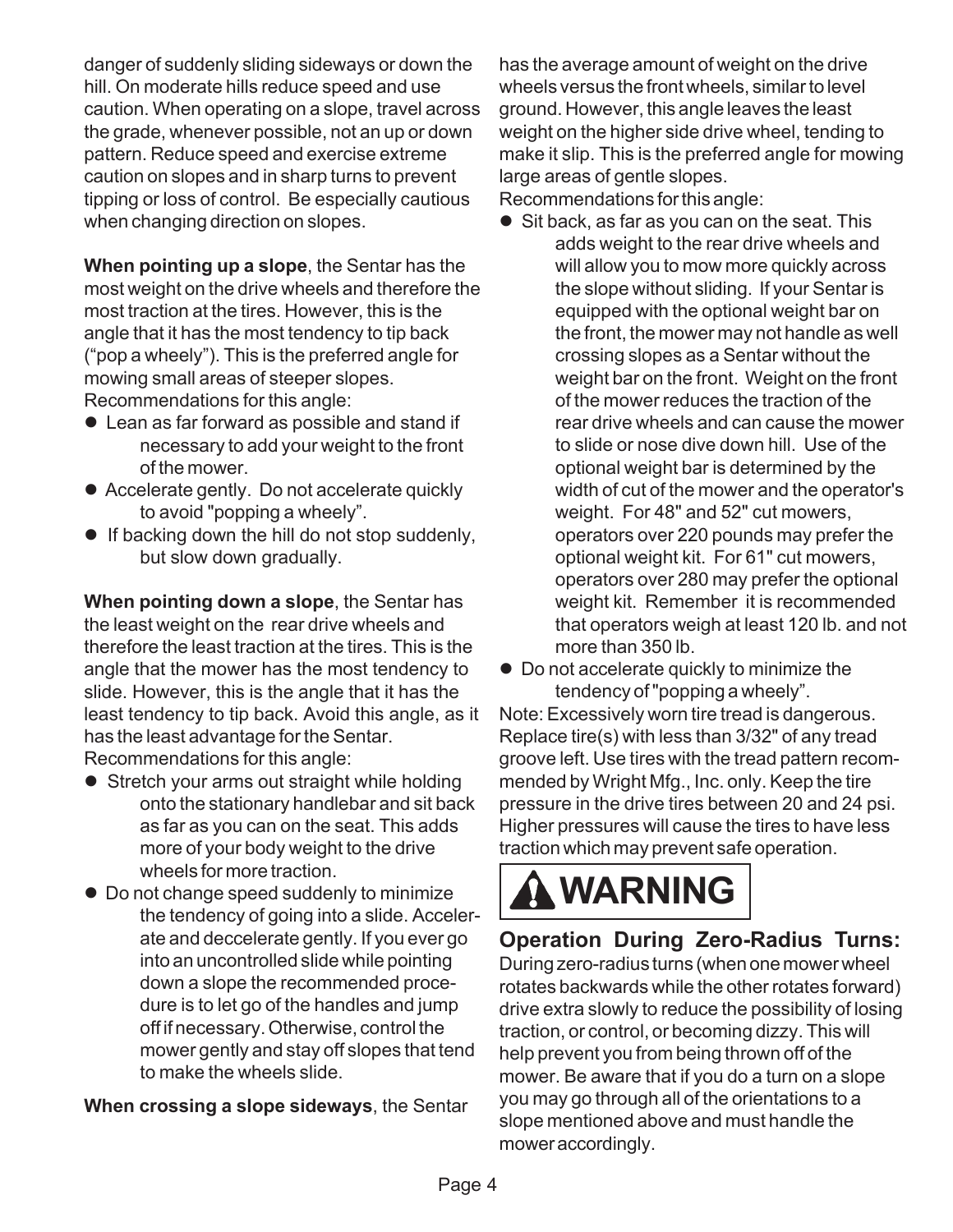

#### **Operation in Reverse:**

Always keep a firm grip on the stationary handlebar with both hands. Keep both feet firmly on the foot platform. Operate the mower very slowly, inching it backward until you become familiar with how the mower operates and always if in an awkward location or position. Never place your foot or feet on the ground near the back edge of the mower while backing up to prevent serious injury to feet or legs if mower were to run over you. Look behind you before backing to prevent injuring yourself or anyone behind you.



### **Operation in Forward Direction:**

Always keep a firm grip on the mower stationary handlebar with both hands. Operate the mower slowly until you become familiar with how the mower operates. Do not operate the mower faster than conditions allow. For example, hills, wet or bumpy ground, dim light or high grass would all be conditions where you should work slower than normal. Never operate the mower at the highest speed unless you are on level, wide, open areas of clearly visible ground or transporting on paved areas. Speeding with any mower is dangerous, and so is traveling faster than conditions should permit on this mower. Sudden stops from excessive speed or falling off the mower may cause serious injury or death.



#### **Fuel Safety:**

Handle gasoline with care - it is highly flammable. Do not smoke while handling gasoline. Use an approved gasoline container. Never remove the fuel cap or add gasoline to a running or hot engine or an engine that has not been allowed to cool for several minutes after running. Never fill the tank indoors and always clean up spilled gas. NEVER store the equipment with gasoline in the tank inside a building where fumes may reach an open flame or spark. Allow the engine to cool before storing in any enclosure.



#### **Hydraulic Safety:**

Keep body and hands away from pin holes or fittings that eject hydraulic fluid under high pressure. Use paper or cardboard and not hands to search for leaks. Hydraulic fluid escaping under high pressure may have sufficient force to penetrate skin and cause serious injury. If foreign fluid is injected into the skin, it must be surgically removed within a few hours by a doctor familiar with this form of injury or gangrene may result. Seek medical attention immediately. Make sure all hydraulic fluid connections are tight and all hydraulic hoses and lines are in good condition before starting the Wright mower. Hydraulic fluid is under high pressure. If you need service on your hydraulic system, please see your authorized Wright dealer.

**We really want you to be as safe as possible. Please read the above again and again until you fully understand the methods to promote the safest operation possible.**

**REMEMBER - YOUR MOWER CAN BE ONLY AS SAFE AS THE OPERATOR. FAILURE TO FOLLOW SAFE OPERATING PRACTICES MAY RESULT IN SERIOUS INJURY OR DEATH.**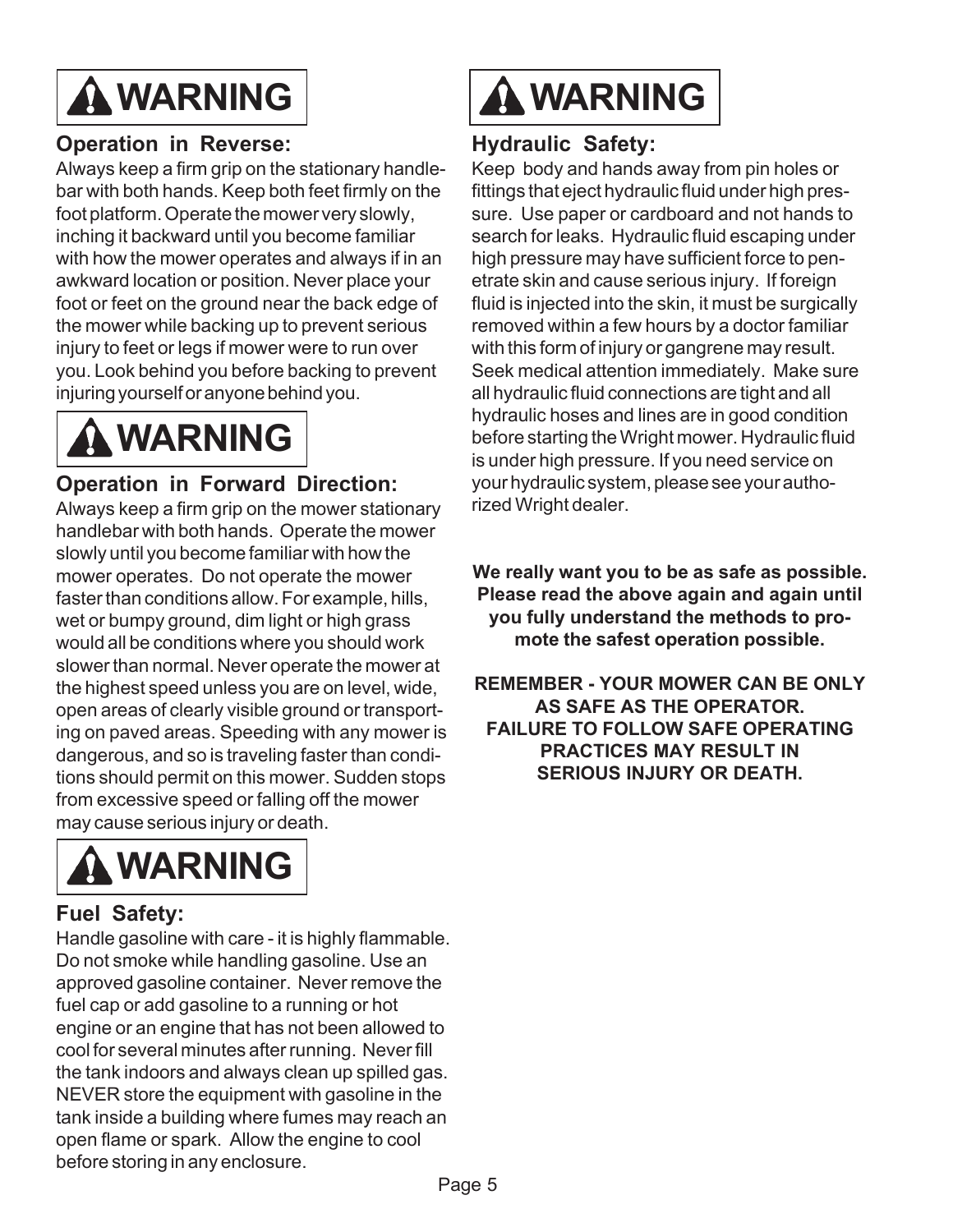## **Pre-Delivery Service of Mower by Dealer**

## **WARNING**

**If you are not completely familiar with the Safety Instruction Manual read it now before proceeding with the Pre-Delivery Service of the mower. Only your authorized Wright dealer should perform the Pre-Delivery Service of the mower.**

- The Wright Sentar is shipped completely assembled and has been adjusted and tested at the factory. However, due to the jostling of the shipping process and the amount of time elapsed since this was done at the factory until you received the machine the following items need to be repeated again before starting the mower. After you have un-crated the mower follow these procedures in the order indicated:
- $\bullet$  Remove spark plug wire from spark plug(s)
- $\bullet$  Inspect the mower for any damage, unusual conditions or missing parts.
- Inspect the mower for all of its decals, especially the warning decals. There should be one blade warning decal on each side of the deck, the "shield missing" under the blade belt covers, and the dash decal.
- Check (and fill if necessary) engine oil level according to the engine manufacturer's recommendation.
- Check (and fill if necessary) hydraulic fluid level. The level should be about 4"-4.5" below the top of the oil fill. Use synthetic oil: Mobil 1 10W-30 or AmsOil 10W-40.
- Check rear tire pressure. 20 to 24 psi. is recommended. It should be even on both sides. Use the higher pressures for heavier operators. Set the tire pressure in the front caster tires between 20 and 35 psi. Higher pressures will help keep the caster tires on their rims when impacted from the side but give a harder ride.
- $\bullet$  Check the battery to see that the cables are tight and connected properly. The battery is 12 volts and is a maintenance free battery. Only charge the battery if it will not start the mower properly.
- Remove the blade belt covers and inspect the belt and idler arm for smooth operation. Also grease the spindles and the idler arm.
- $\bullet$  Rotate the blade pulleys slightly to see if they rotate freely and all turn together. There will be resistance due to the clutch brake.
- Replace the blade belt covers.
- Check the cutter deck for proper adjustment. The deck should be approximately 1/4" lower in the front than in the rear and the deck should be level side-to-side. If the deck is not adjusted properly please adjust at this time. See Deck adjustments for further instructions.
- $\bullet$  Lubricate all moving parts (see Maintenance Items section of this manual).
- $\bullet$  Fill fuel tanks with regular unleaded gasoline. Turn fuel valve under right side of dash towards the gas tank you plan to use.
- $\bullet$  DO NOT START THE ENGINE AT THIS TIME. FOLLOW THE NEXT PROCEDURE BE-FORE STARTING. The hydraulic system MUST be checked for proper operation before allowing wheels to operate on the ground.
- Set the rear of the machine on jack stands or blocks to raise rear wheels off of the ground two or three inches and check that the mower will not fall off the supports you devise. (Do not support the mower's weight on any part of the foot platform). You must be able to stand on the mower. The stand(s) must be able to secure the mower from rolling off or away during the next procedures. Check under the mower deck for any debris or unusual conditions.
- With hand controls in the middle or neutral position, apply the parking brake.
- Open the manual bypass valves on top of each pump a half-of-a-turn counterclockwise.
- Reattach spark plug wires to spark plugs.
- Before starting the engine be ready to stop it if the wheels begin to turn with the brake on. (If this happens, check that the manual bypass valves on top of each pump are open at least a half-of-a-turn counterclockwise.)
- $\bullet$  Start the engine according to the engine manufacturer's recommendation. Let the engine run at low RPM for several minutes to get the hydraulic fluid circulating through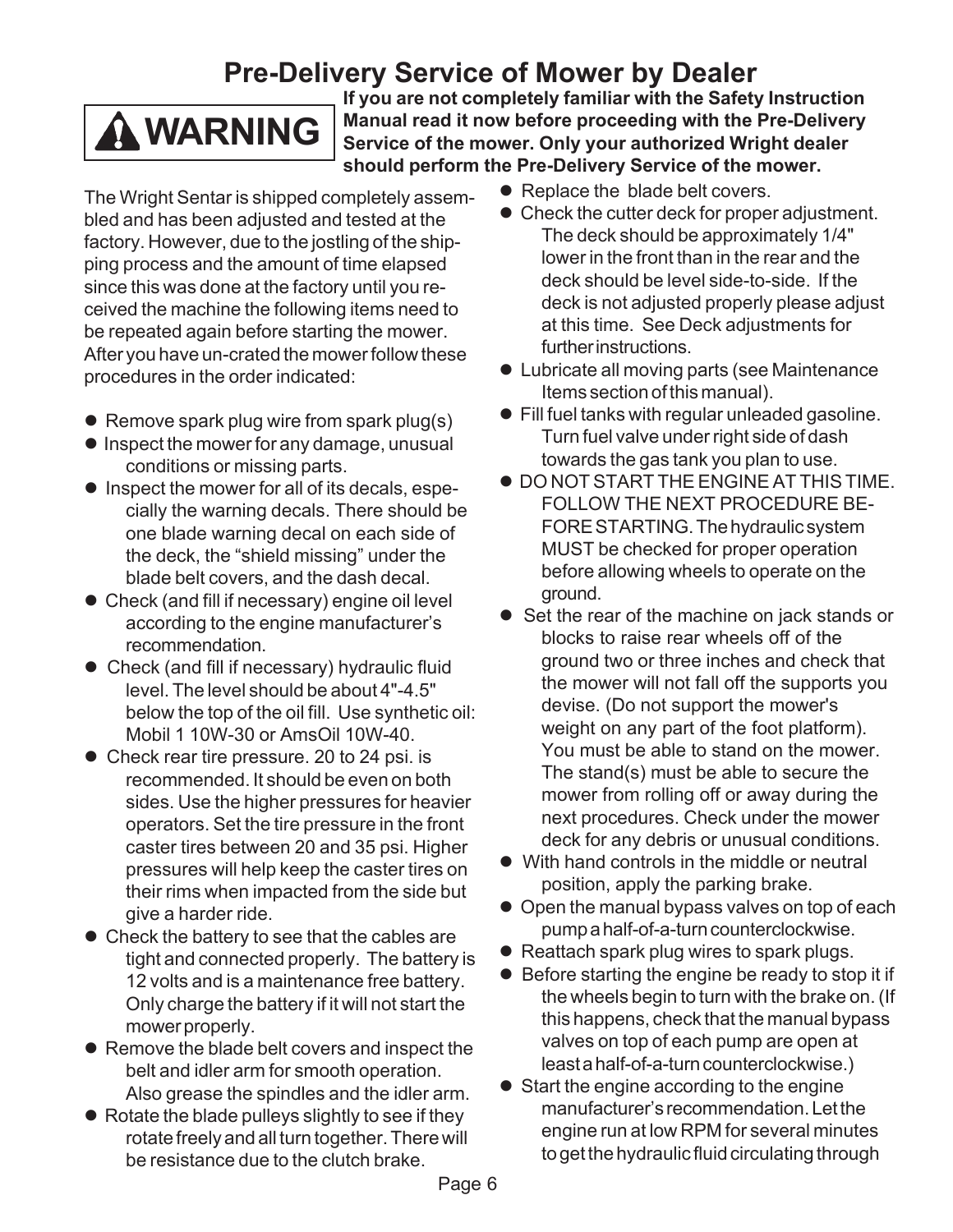the pumps. While seated or standing on the foot platform, release the parking brake. Now gradually close the manual bypass valves on top of each pump one at a time and see if the wheels start to move. If the wheels move when the hand controls are in the neutral position, adjust the neutral adjustment knobs in front of and between the two hydraulic pumps until they stop. The manual bypass valves on top of each pump should now be firmly closed. (Do not tighten these bypass valves with a wrench, only hand tighten) Now try moving the hand control levers, one at a time, forward and backward. Check to see if the wheels move forward and backward according to position of the levers. If not, service the hand control system. If the wheels stop when the hand controls are in the neutral position the parking brake should now be applied.

- Before testing the blade clutch/brake operation make sure the area is clear and there is nothing vulnerable to possible thrown objects from under the mower. No one should be near the mower deck or in its line of discharge at this time. The discharge chute deflector should be in the down position. The parking brake should now be applied. Move the engine throttle control to its highest RPM speed setting.
- Place your feet firmly on the foot platform and turn on the blade clutch switch. Run blades for a minute or so. Try engaging and disengaging the blades a few times about 10 seconds apart. If the blades do not start and stop in a short amount of time, service the blade brake system. With the blades on, now try lifting your feet off of the foot platform to test the Operator Presence Control switch (OPC). The engine should die and the blades should stop in several seconds. If not, service the OPC system. Try this a couple of times.
- Disengage the blades, set the parking brake and shut off the engine and remove the mower from the stand(s).
- $\bullet$  Drive the mower around on a level parking lot. It is recommended that the slower setting of the Speed/Sensitivity Adjustment be used. (See further in this manual for

information on Speed/Sensitivity Adjustment.) Check that the mower drives in a straight line when both hand controls are held to the full speed position which is up against the stationary control bar. If not, see further in this manual for information on tracking adjustment.

- As you drive the mower listen for any unusual noises and test for irregular operation and adjust or service as necessary. Next, go over the safety information and operating procedures in this manual with the customer. Instruct the customer in proper operation and observe the customer during their initial operation on a level parking lot. Make sure the customer is familiar and comfortable with the basic operation and use of the mower.
- **Dealer: Please fill out and follow the instruc**tions on the Product Registration Form and have the customer fill out his part of the form. After the Product Registration Card is filled out and signed by the customer and a representative from your dealership, please send or fax it immediately to your Wright Commercial Products Distributor according to the directions on the Card. Then give the customer his copy of the registration form and then keep your copy and mail the remaining copies of the form to your Wright Commercial Products Distributor. The limited warranty is not valid unless the mower is registered and all of the above steps are taken. Remember, the purchaser is both your and our customer and his satisfaction is very important. Thank you for supporting our products.
- The mower is now ready for delivery to your customer.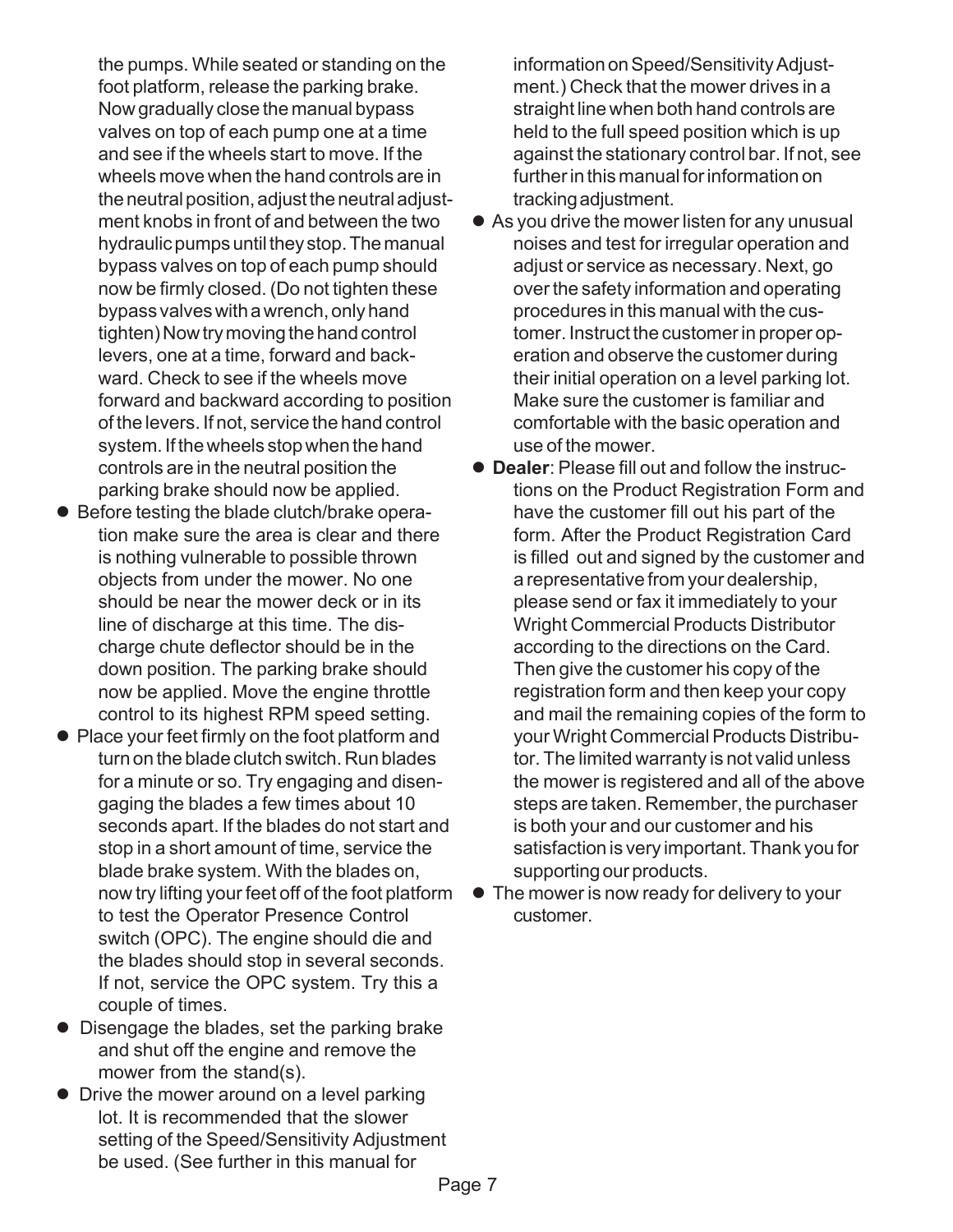## **Operating Instructions**



**If you are not completely familiar with this Safety Instruction Manual read it now before proceeding with the operation of the mower. REMEMBER THERE ARE CERTAIN PRECAUTIONS LISTED IN THIS MANUAL THAT YOU MUST NOW TAKE BEFORE STARTING THE MOWER.**

#### **Inspect Mower Before Each Use: Inspection of Mower:** Do not use the mower if any parts are not maintained in good operating condition. Examine all moving parts prior to each use. Look for excessive wear, bald drive tires or worn out front tires (normally smooth), cracks in parts, loose or missing bolts, cotter, linchpin or "hair" pins or cable yoke pins and replace before operating the mower. Make sure all safety equipment provided with the mower is in good operating order, including all warning decals and the operator-presence device which stops the engine and blades when the foot-operated Operator Presence Control (OPC) switch is released. To test the OPC, follow the instructions further down in this section of this manual. Inspect the two antitip rollers and their respective bolts at the rear of the mower for tightness and proper operation. Ensure that all parts of the Quad Lever $TM$  control system are tight and secure. This is to reduce the possibility that the mower could have a loss of control or safety.

**Basic Operation:** The following procedures are to guide you through the basic operation of the mower. You should be a qualified mower operator according to the safety section of this manual. If this is your first time, this should only be done with the assistance of your dealer on a level area. You should go through each step, in the order indicated, every time you start the mower.

#### **How to start the mower:**

#### *Before starting the engine*

- **•** Make sure the control levers are in the exact neutral position
- **•** Apply the parking brake if it is not already set.
- **•** Turn OFF the blade engaging switch if it is on.
- Turn fuel valve toward tank that has fuel in it.

*Starting the engine* Electric Start:

**•** Start the engine according to the engine manufacturer's recommendation, see engine manual. Set the throttle control lever near mid throttle, pull out on the choke control knob and turn the key to the start position. Do not engage the starter for more than 10 seconds at a time. This may overheat the starter and the wiring systems. Wait 10 seconds between attempts. If the engine does not start within ten tries or stalls frequently take the mower in for service.

After starting the engine according to the engine manufacturer's recommendation, push in on the choke control knob to open the choke valve, let the engine run for several minutes to get the hydraulic fluid circulating through the pumps, etc. and to allow the engine to warm up. Do not overrev a cold engine.

#### **Be Aware Of Unusual Noises or Irregular Operation**

As you drive the mower listen for any unusual noises and test for irregular operation and adjust or service as necessary.

### **How To Drive The Mower:**

While sitting or standing, both feet should be firmly placed on the foot platform. Set the engine speed about a fourth of the way from idle. Release the parking brake. Now try moving the hand control levers, one at a time, very slightly, forward and backward. Check to see if the wheels move forward and backward according to position of the levers. (If not, check to see that the pump release valves are closed.) With both feet still firmly placed on the foot platform, increase the engine speed to about half of the way from idle speed. Release the parking brake. The higher engine speed will make the controls much more responsive and the mower a lot quicker, so be careful if it is your first time. Now try moving the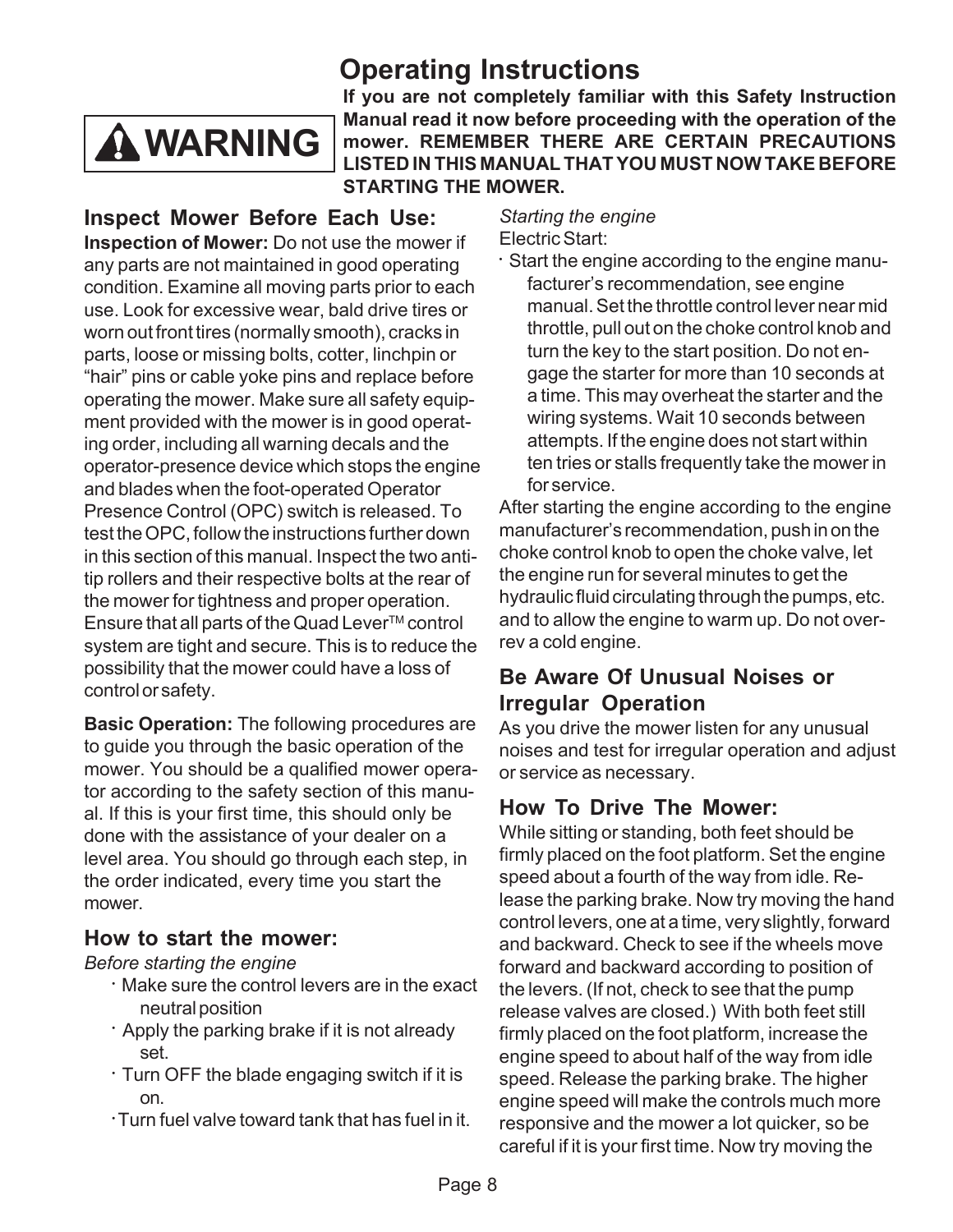hand control levers, one at a time, very slightly, forward and backward. Gradually increase your speed until you are very acquainted with the operation of the hand controls and the mower's behavior. After gaining a good feel for how the mower handles gradually attempt higher engine speeds until familiar with operation at full throttle engine speed.

### **How To Stop and Park The Mower**

Come to a complete stop. If the blades are on, turn them off using the switch on the instrument panel. *Make sure the control levers are in the exact neutral position.* Set the parking brake, reduce the engine speed to idle, shut off the ignition switch to stop the engine and remove the key from the ignition switch. The mower is now parked. Do not leave parked unattended on a sloped surface.

#### **How To Drive The Mower Over a Curb**

To climb a curb, first see the Safety Instruction Manual section of this manual, especially the parts on:

- **•** Initial Operating Safety Guidelines
- **•** Operation In Reverse
- **•** Operation In Forward Direction

Next, raise the mower deck into the locked transport position, this is the highest position for the mower deck. Then drive the mower in reverse, at a 45 degree angle to the curb, with the left side of the mower closest to the curb until you are within an inch or two of the left-rear tire hitting the curb. Stop and then gradually bump into the curb with that tire until it is just on top of the curb. If the tire slips even while lurching the mower into the curb then the curb is too high and you should use ramps or find another way. The mower should still be at a 45 degree angle to the curb. Now, while maintaining the same angle to the curb, continue to back up until the right-rear tire is close to the curb. Using the same technique lurch the right tire on to the curb. After both wheels are on top of the curb, turn the mower counterclockwise and back up so the left caster wheel comes over and last should be the right caster wheel as the mower is twisting to the left (counterclockwise). The technique works the best if you try not to drive backwards at a near 90 degree angle to the curb but get all of the

wheels to go over while the mower is moving at least a 45 degree angle to the curb. To drive off a curb first, try driving up onto it to make sure the curb is not too high. If the curb is not too high, drive the right-front caster off first while driving toward the curb at a 45 degree angle (the curb should be to your right). Then, maintaining that 45 degree angle so the left caster goes over, then the right-rear wheel, then the left rear wheel.



#### **Never drive straight on to or off of a curb.**

Never drive straight on to or off of a curb. If you do the whole procedure at a very sharp angle it will tend to minimize the contact of the mower deck with the curb and you will be able to more safely control the mower.

#### **How To Use The Mower On Varying Terrain**

See the Safety Instruction Manual section of this manual, especially the parts on:

- **•** Initial Operating Safety Guidelines
- **•** Operation On Slopes
- **•** Operation In Reverse
- **•** Operation In Forward Direction
- **•** Operation During Zero-Radius Turns

#### **How to adjust Neutral**

Neutral refers to the mower movement when the engine is set to full throttle, parking brake is off, and the control levers are in the neutral position. The mower should not move forward or rearward during this time. If the mower is moving forward or rearward, the neutral setting must be adjusted. If the right rear wheel is moving, turn the adjustment knob just in front of the right hydraulic pump to stop the movement. If the left rear wheel is moving, turn the adjustment knob just in front of the left hydraulic pump to stop the movement.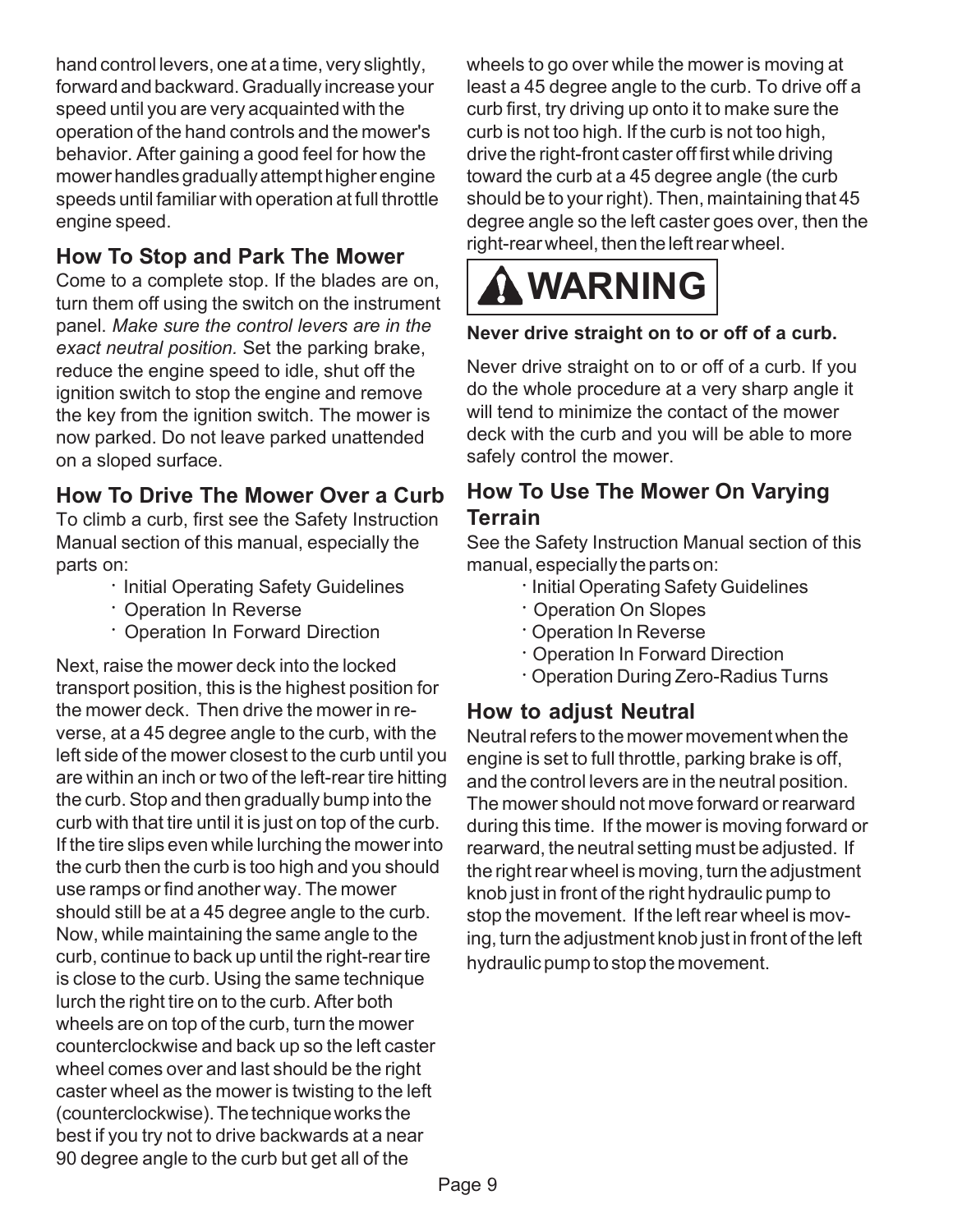#### **How to Change the Speed/Sensitivity Adjustment**

The controls are initially set with the Speed/



Sensitivity Adjustment in the faster, more sensitive position. If an operator is not completely familiar with mower operation the operator may desire to de-

crease the ground speed approximately 25-30%. The slower setting has a corresponding decrease in the sensitivity of the controls. In other words, a given amount of movement of the control levers will cause about a 25-30% change in the ground speed making the controls less sensitive. After *stopping the engine*, the adjustment is made by removing the pins that hold the control cables onto the control lever from the current holes in the control levers and reinstalling them and the cable into the alternate holes. The top holes closest to the control handles are for the faster, more sensitive setting and the bottom holes farthest from the control handles are the slower, less sensitive setting. BE SURE THE PINS IN THE CONTROL CABLES ARE SE-CURELY IN PLACE AND LATCHED ONTO THE CABLE YOKE EACH TIME YOU REMOVE THEM. YOU MUST USE NEW PINS IF THE OLD ONES ARE WORN, BROKEN, OR BENT. You must then perform the Tracking Adjustment described below.

#### **How to Perform the Tracking Adjustment**

First ensure that the tire pressure is equal on both rear drive tires and equal on both front tires. Drive the mower on a level parking lot with engine at full throttle. Check that the mower drives in a straight line when both hand controls are held to the full speed position which is up against the stationary control bar. If not, park the mower and *stop the engine*. The adjustment is made by removing the pin from one of the ends of the control cables and screwing the cable yoke to either make the control cable longer or shorter. Either end of the cable can be adjusted. Before changing the length of the cables several facts are important to know:

In the *faster Speed/Sensitivity setting* neither cable should be shortened so much that at full speed it pulls the pump control lever (on the sides of the pumps) against the pump's internal stop. The pumps have an internal stop that is not designed to take this type of force and could eventually cause pump leakage or other damage to the pump. Therefore, to reach the maximum capable speed, the cables should be shortened one turn at a time until you can feel in the hand control that the internal stop has been contacted, then lengthen the cable one turn. You will feel the slight resistance (there is no need to start the engine or even replace the pin while checking this incrementally, just put the cable yoke pin in the hole in the lever and test it by squeezing the handle to full fast position). Remember, this procedure *does not apply* if the Speed/Sensitivity Adjustment is in the slower setting, otherwise you will run out of threads on the cable ends and the mower will go fast but will lose most or all of its reverse capability and the gap between the stationary bar and the control levers becomes excessive when at the neutral position.

So, if the mower is tracking to the left, either the left side needs to go faster (by lengthening the cable) or the right side needs to go slower (by shortening the cable). And, if the mower is tracking to the right either the right side needs to go faster (by lengthening the cable) or the left side needs to go slower (by shortening the cable). It is important that neither cable should be shortened too far as mentioned above.

The only reference point to limit the adjustment from becoming extremely off is the relative position of the pump internal stop and the stationary bar in the *faster Speed/Sensitivity setting.* Therefore, if everything is way off either because you are installing new parts or other reasons you should only use the *faster Speed/ Sensitivity setting* to get the tracking to be accurate and then change to the slower speed range and adjust the tracking only one or two turns on either side. BE SURE THE PINS IN THE CABLE YOKES ARE SECURELY REPLACED EACH TIME YOU REMOVE THEM. YOU MUST USE NEW PINS IF THE OLD ONES ARE WORN, BROKEN, OR BENT. After getting the mower to track straight readjust the neutral if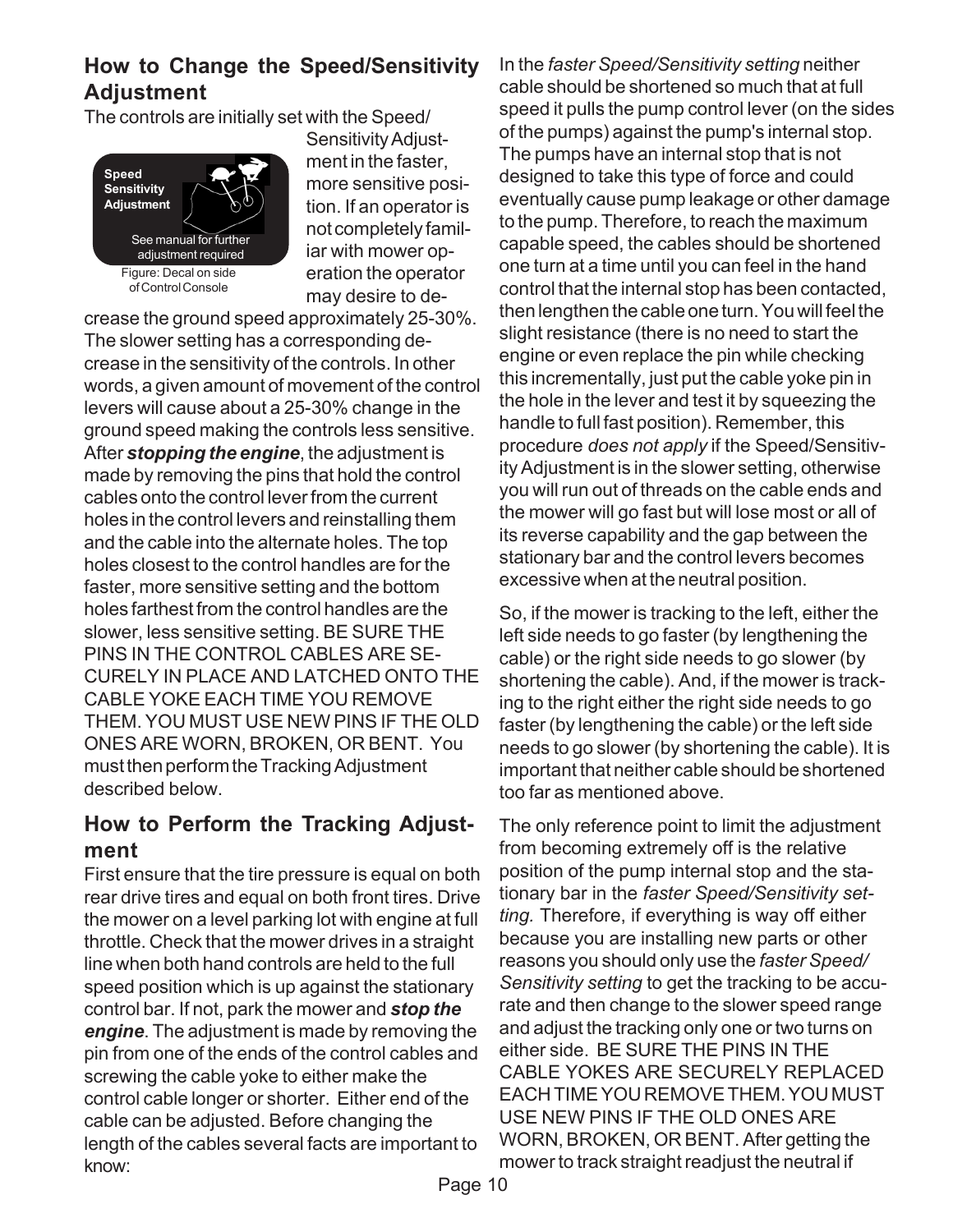necessary. It is normal to need to make these adjustments from time to time as the linkage breaks in or wears.

### **How to Test/Use the Blade Clutch/ Brake Switch**

Before testing the blade clutch/brake operation make sure the area is clear and there is nothing vulnerable to thrown objects from under the mower. No one should be near the mower deck or in its line of discharge. The discharge chute deflector should be in the down position. The parking brake should now be applied. Move the engine throttle to the highest RPM speed setting. (When mowing, the engine speed should always be at its highest setting. The engine governor will regulate the engine according to the different mowing conditions at that setting.) Place both feet firmly on the foot platform and turn on the blade clutch switch. Run blades for a minute or so. Try engaging and disengaging the blades a few times about 10 seconds apart. If the blades do not start and stop in a few seconds each time, service the blade brake system or contact your local Wright dealer. Under mowing load, the clutch's longevity will be the greatest at the highest RPM setting.

#### **How to Test the Operator Presence Control (OPC) Switch**

With the parking brakes applied and the blades ON, try lifting your feet off the foot platform to test the Operator Presence Control switch (OPC). The engine should kill and the blades should stop within a few seconds. If not, service the OPC system or contact your local Wright dealer.



### **Service and Adjustments Tire Maintenance and Pressure**

Excessively worn tire tread is dangerous on all hills. Replace drive tires with less than 3/32" of any tread groove left. Use tires with the tread pattern recommended by Wright Mfg., Inc. only. Keep the tire pressure in the drive tires between 18 and 24 psi. Higher pressures will cause the tires to have less traction which will force you to go slower and with less safety and

give you a harder ride. Keep the tire pressure in the front caster tires between 20 and 35 psi. Higher pressures will help keep the caster tires on their rims when impacted from the side but give a harder ride. They do not have any tread but should be replaced when excessively worn.

### **Height-of-Cut**

Before Adjusting the Height-of-Cut be sure the mower deck is off, and all four tires have proper air pressure and check for even tire wear. The height-of-cut can be adjusted the following ways:

 $\bullet$  Pull the deck lift lever on the right hand side of the mower towards the rear of the mower until it clicks once into the locked transport position. Then set the mower blade height with the selector on the left hand side of the mower. Once the proper height setting is set on the left, pull back on the deck lift lever on the right hand side and then lower the lever towards the front of the machine until it stops at the set height of cut.

#### **Deck adjustments**

The mower deck can be adjusted for pitch and side-to-side level. Pitch is the relationship between the front of the deck and the rear of the deck in regards to height of cut. In most cases, a positive pitch (front of the deck lower than the rear of the deck) of 1/4" is the optimum setting. These two adjustments can easily be made by using the threaded deck hangers located at each corner of the deck. These hangers are connected to the chains that hold the deck. Simply rotate the hanger of the corner of the deck that needs adjustment. These hanger are righthanded threads. If you raise the rear hangers above the factory setting, the deck may not raise all the way up into transport position. Be sure and check the deck height of cut range after any adjustments are made to these hangers to insure that the height of cut adjustments work properly. If you are unable to make the adjustments needed by only using these hangers contact your dealer for assistance.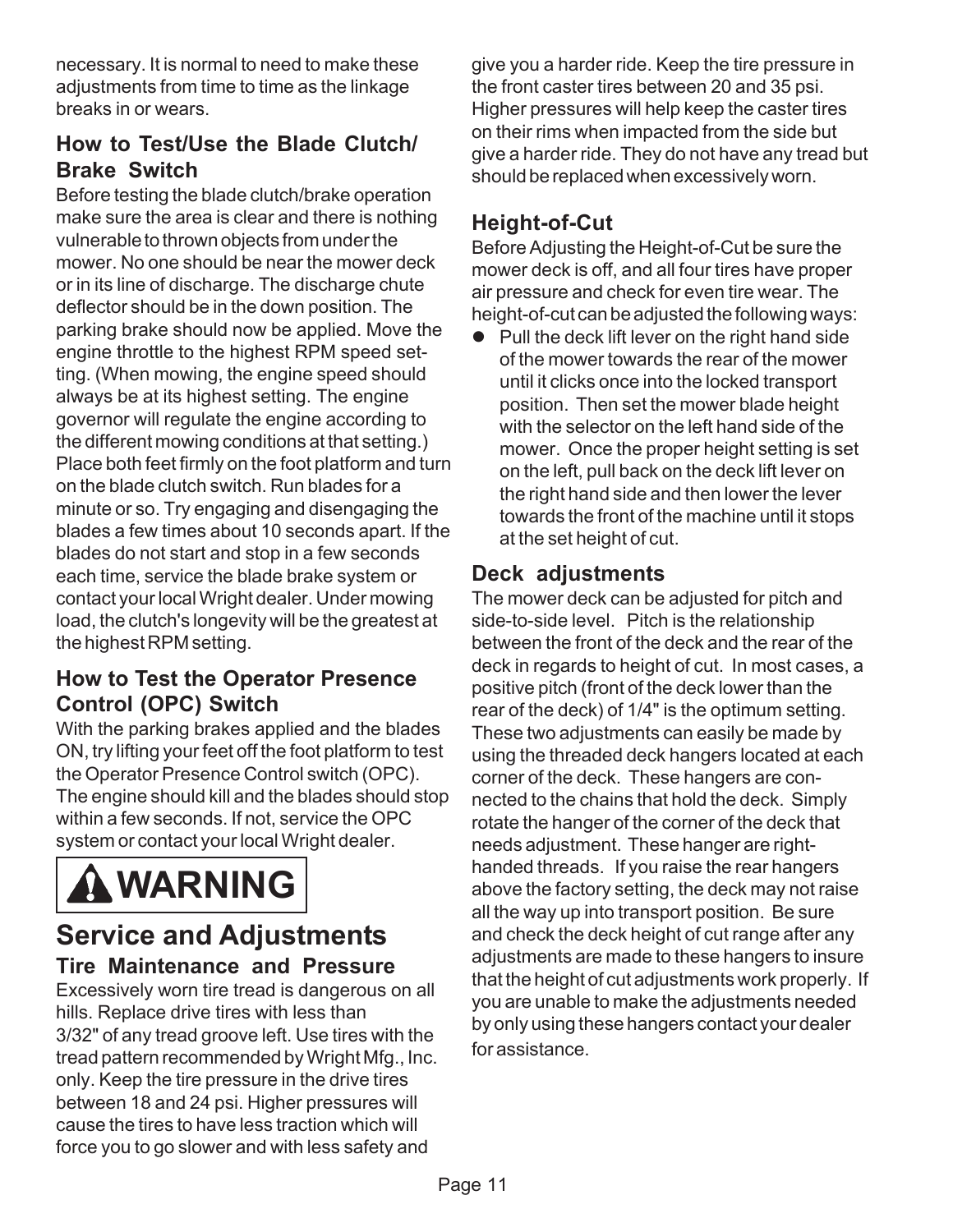### **Belt Tension Adjustment**

The pump drive belt is self-adjusting, and requires no adjustment, just replacement. The blade drive belt is self-adjusting also and requires no adjustment, just replacement.

#### **How To Move The Mower If The Engine Won't Start**

Rotate both of the manual "dump" valve levers on the top of each hydraulic pump about 1/2 turn counterclockwise. It is important not to overtighten these levers. Damage may occur to the pump if this valve is overtightened.

#### **How To Bleed Air From The Hydraulic System**

Whenever servicing the hydraulic system, it is of the utmost importance to keep any dirt or debris from getting into the system. Clean off all parts before disassembly and assembly. When any of the hydraulic parts are disconnected or removed or when the oil is changed, air must be bled from the system. If air is entrained in the system, loss of power, excessive heat, and damage to the hydraulic pumps may occur. First make sure the oil level in the reservoir is correct. The level should be between 4"-4.5" below the top of the oil fill tube. Use synthetic oil: Mobil 1 10W-30 or AmsOil 10W-40. Lift the mower so that the rear wheels are off the ground. Be careful to support the mower so that it will not fall or tip while the system is bled of air. With the bypass valves open and the engine running, slowly move the control levers back and forth five or six times. Now close the bypass valves and with the engine running, slowly move the control levers back and forth five or six times. It may be necessary to repeat the above steps a few times until all the air is purged and the rear wheels are turning at normal speed. After purging is complete, recheck the oil level in the reservoir and top off if necessary.

#### **Battery service**

The battery is 12 volts and is a maintenance free battery. Only charge the battery if it will not start the mower properly. Remove the battery from the mower before charging. Follow the instructions of the battery charger for proper and safe charging of the battery.

## **Maintenance Service Intervals**

It is very important to keep good maintenance records. Use the hour meter on the mower and record the hour reading of each maintenance service so you will not forget how long it has been since you last did certain maintenance. The more faithful and consistent you are, the longer the mower will last and slower it will depreciate.

NOTE: THE FOLLOWING ITEMS ARE RE-QUIRED TO AVOID INVALIDATING THE WARRANTY, "\*" indicates dealer service invoice or oil/filter receipt may be required

#### **Special Items to be done between the first 8- 10 hours, "Break-in" Period Only**

- Change engine oil as recommended in engine manufacturer's manual (see engine manual)
- Replace engine oil filter as recommended in engine manufacturer's manual (see engine manual)
- Clean or replace engine air filter (see engine manual)
- Check hydraulic reservoir oil level. The level should be about 4"-4.5" below the top of the oil fill. Use synthetic oil: Mobil 1 10W-30 or AmsOil 10W-40.
- Grease caster wheel bearings (2 zerks)
- Grease blade spindle bearings (3 zerks)
- Lubricate foot platform Operator Presence Control pivots and control rod with waterproof grease (3 places)
- Lubricate hand control lever pivot shafts with waterproof grease (4 places)
- Lubricate throttle control cable with WD-40
- Lubricate choke control cable with WD-40 (if equipped)
- Completely inspect for cracks in tractor frame, cutter deck or other steel parts and contact authorized dealer immediately if any are found
- Check both set screws on each hydraulic pump pulley for tightness, 2 screws per pulley
- Check all bolts and nuts for tightness
- Remove cotter pins and check torque on both castle nuts on center of drive wheel hubs to at least 175 ft.-lbs. Replace with new cotter pins.
- Check tire pressure; drive tires 18-24 psi.; front caster tires 20-35 psi.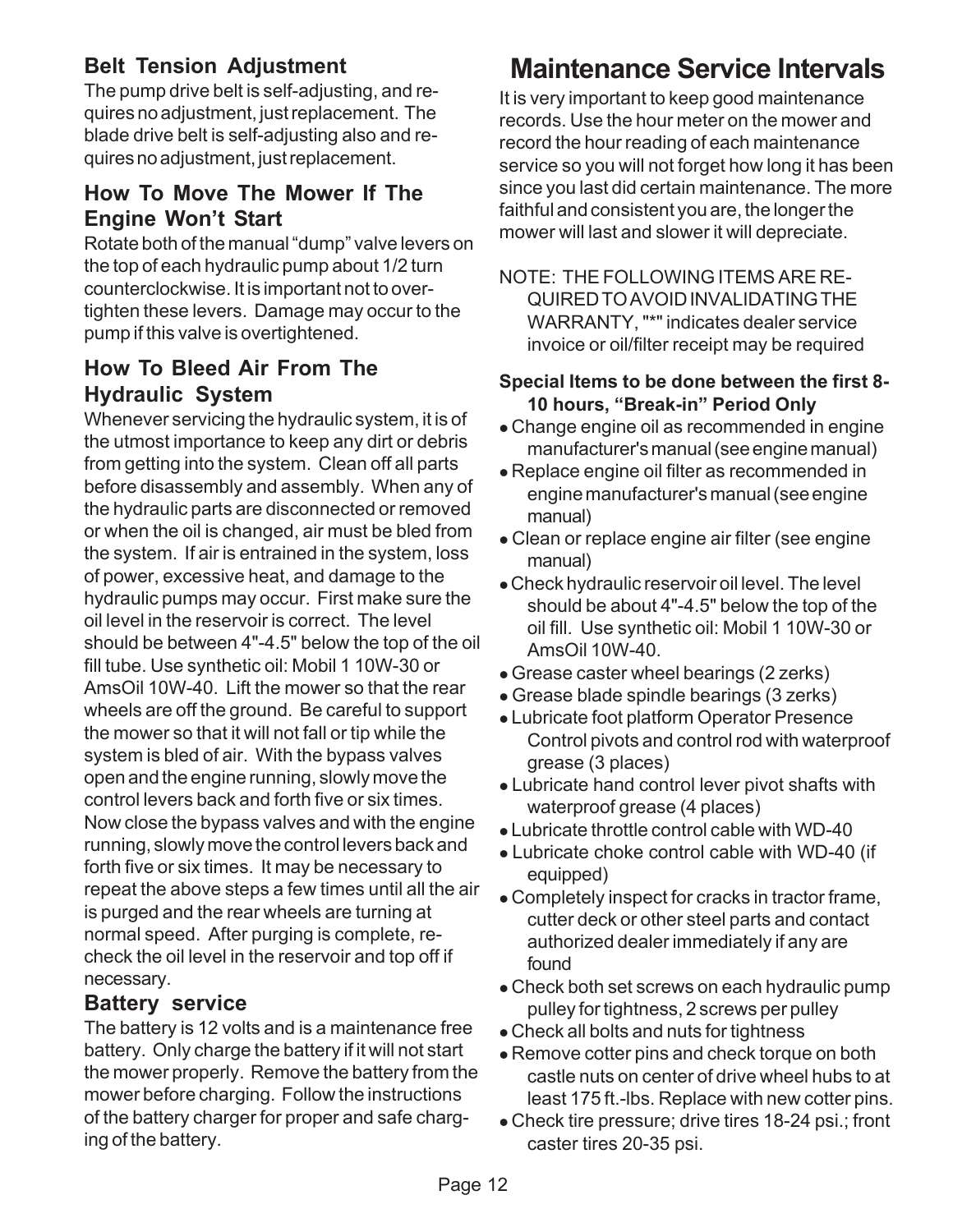- Check engine oil level, top off as necessary
- Change engine oil as recommended in engine manufacturer's manual (see engine manual)
- Replace engine oil filter as recommended in engine manufacturer's manual (see engine manual)
- Clean or replace engine air filter (see engine manual)
- Clean engine blower screen and fins with compressed air
- Clean out debris under blade belt cover
- Inspect all belts for wear and adjustment
- Scrape clean underside of cutter deck
- Check the blades for excessive wear and sharpness
- Replace excessively worn blades
- Sharpen and balance dull blades
- Check the blade spindle mounting bolts for proper tightness
- Check all bolts and nuts for tightness
- Check tire pressure; drive tires 18-24 psi.; front caster tires 20-35 psi.
- **40 hours intervals (Do the following plus all items done at 5-10 hour intervals)**
- Thoroughly clean complete mower
- Grease caster wheel bearings (2 zerks)
- Grease blade spindle bearings (3 zerks)
- Lubricate foot platform Operator Presence Control pivots and control rod with waterproof grease (3 places)
- Lubricate hand control lever pivot shafts with waterproof grease (4 places)
- Lubricate throttle control cable with WD-40
- Lubricate choke control cable with WD-40 (if equipped)
- Check hydraulic reservoir oil level; The level should be about 4"-4.5" below the top of the oil fill. Use synthetic oil: Mobil 1 10W-30 or AmsOil 10W-40.
- Inspect and replace worn tires
- Adjust both parking brake shoes to firmly stop wheels
- **160 hour intervals or annually (Do the following plus all items done at 5-40 hour intervals)**
- Clean or replace spark plugs (see engine manual)
- Replace hydraulic oil filter with original Wright 25 micron filter at first 160 hour interval\* (and annually thereafter\*). It is not necessary to change the hydraulic oil, just replace the oil lost with the filter change.
- Completely inspect for excessive wear in all parts of mower, including control system, replace worn parts
- Completely inspect for cracks in tractor frame, cutter deck or other steel parts and contact authorized dealer immediately if any are found

#### **Annually (Do the following plus all items done at 5-160 hour intervals)**

- Replace hydraulic oil filter with original Wright 25 micron filter
- Replace all excessively worn spindle bearings (after two years only)
- Replace excessively worn main cutter deck idler pulleys
- Replace excessively worn bushings or bearings on mower controls or other moving parts
- Replace excessively worn caster wheels and roller bearings
- Remove battery and clean battery, battery box, and battery cable ends
- Remove cotter pins and check torque on both castle nuts on center of drive wheel hubs to at least 175 ft.-lbs. Replace with new cotter pins.